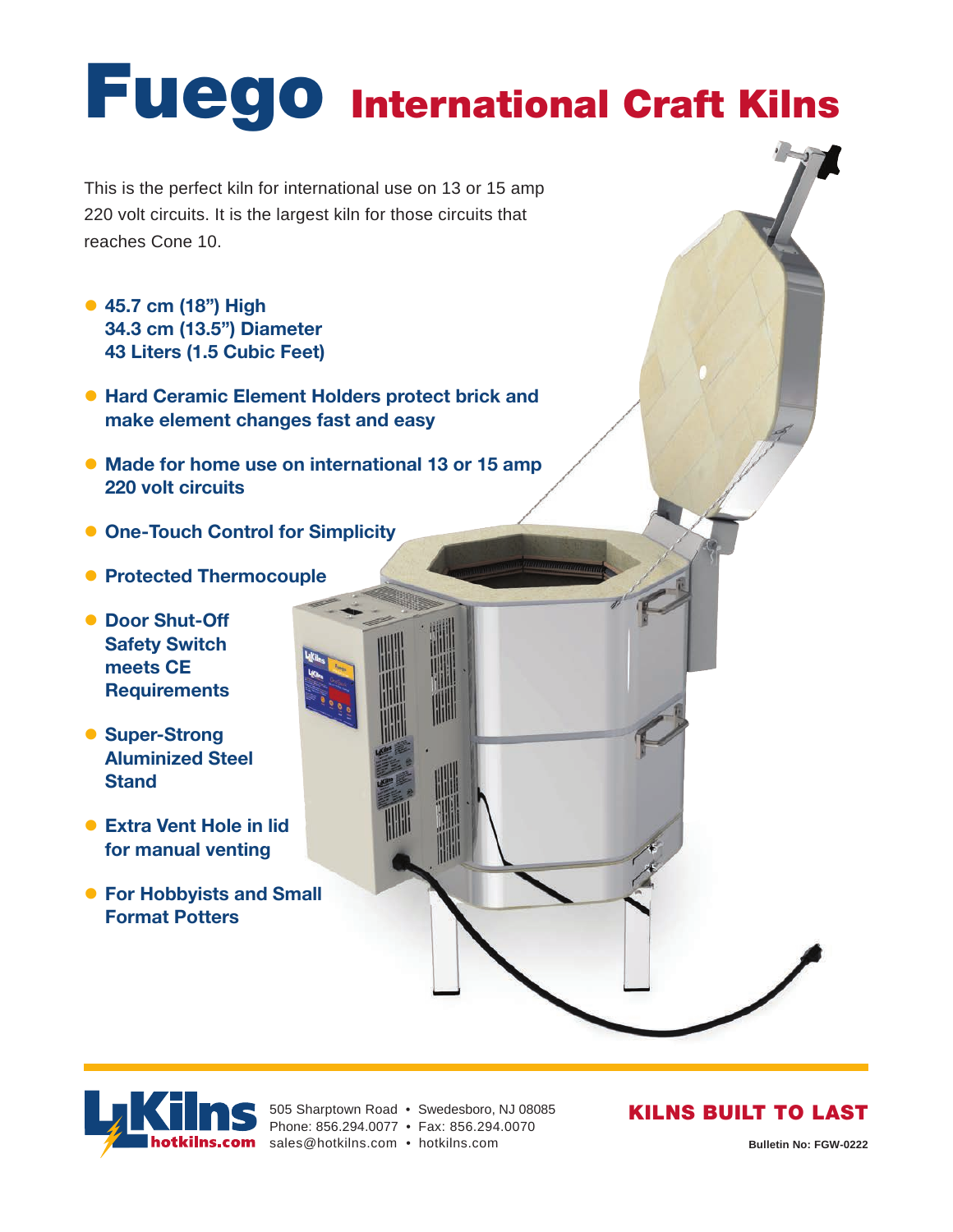# **L**Kilns Fuego International Craft Kilns

# Unique L&L Features with Lasting Benefits

#### **CONE 10 TEMPERATURE RATING**

Cone 10, 1290°C, 2350°F

#### **EXTRA INSULATION**

7.6 cm (3") firebrick backed up with 3 mm (1/8") of ceramic fiber paper (Biodegradable ceramic fiber which meets European CE requirements).

#### **PATENTED CERAMIC ELEMENT HOLDERS**

Protect brick from loading damage, keep elements from falling out of grooves, make changing elements easy, and optimize heat transfer to load. Kiln lasts longer! No pins. **(hotkilns.com/ceramic-holders)**



#### **HEAVY-DUTY LARGE ELEMENTS**

Four heavy-duty elements.

#### **EXTRA CASE CLAMPS**

Stainless worm gear case clamps keep case together and allow for adjustment over time. Three per 9" section and two on the top and bottom. **(hotkilns.com/case-clamps)**

#### **HINGE INTEGRATED IN CONTROL PANEL**

Chains secure the lid in place when open. **(hotkilns.com/simple-hinge)**



#### **SEPARATED COOL-FIRING CONTROL PANEL**

All controls and components are mounted in a separate control panel that is piggy-backed to the element connection box. In addition a layer of insulation keeps the controls cool - which is critical for long term health of the electronics.

#### **THE POSITIVE DOOR INTERLOCK SWITCH**

Features a strong mechanical latch that must be turned before the door can be opened. The turning of this latch breaks all power to the kiln as if you had used an external power disconnect switch or pulled the power cord from its socket. Meets European Directives.

**(hotkilns.com/door-interlock)**

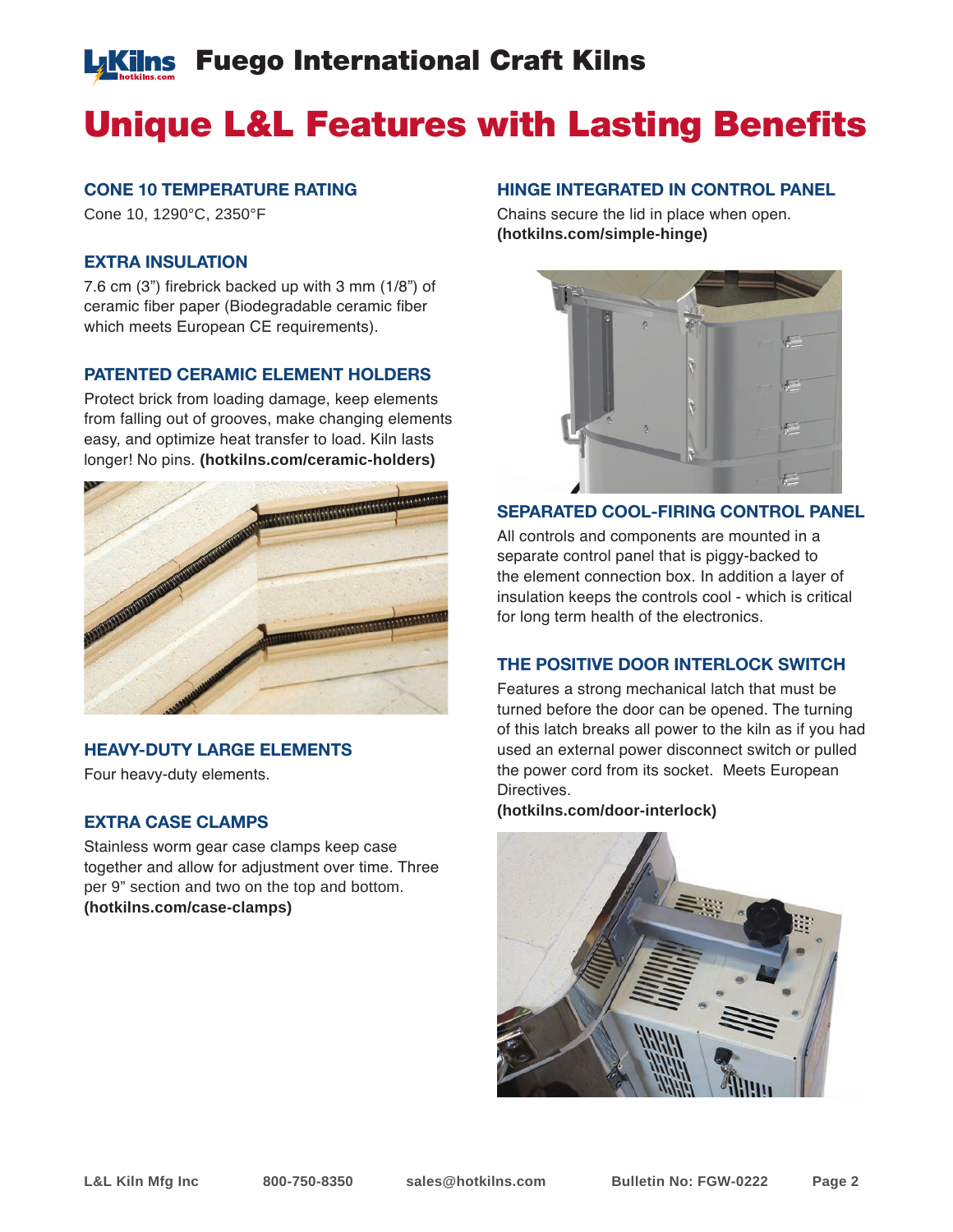# **L**Kilns Fuego International Craft Kilns

#### **LID BRICK IS SECURED WITH CLIPS**

Stainless Steel clips secure lids - not friction. **(hotkilns.com/ lid-clips)**



#### **HEAVY-DUTY FULL-SUPPORT STAND**

Heavy-duty 14 gauge solid stand with multiple bends for strength. Bolt on legs. Feet protectors included. Optional Vent Bypass Collection Box bolts onto bottom of stand with included studs. **(hotkilns.com/full-stand)**



#### **EASY ASSEMBLY WITH SECTIONAL CONSTRUCTION**

Two 9" high sections for a total height of 18". Kiln comes assembled but can easily be taken apart for moving. Stainless steel wrapped around brick with 3 adjustable clamps. All corrosion resistant stainless screws are used in the case construction. **(hotkilns.com/sectional-craft)**

#### **CORROSION RESISTANT CONSTRUCTION**

Stainless steel wrapped around brick. All stainless screws on case. Stand is galvannealed. Hinge is stainless steel. Control box is powder coated steel. **(hotkilns.com/case)**

#### **SOLID PEEPHOLE PLUGS**

Solid (non-fragile) ceramic plug with heat-locked mushroom head. 1" diameter full-view non-tapered. There are two in the kiln body and one in the center of the lid for venting **(hotkilns.com/peephole-plugs)**

#### **ONE-TOUCH PROGRAM**

Control: One-Touch™ Intuitive Kiln Control easily fires bisque and glaze programs. It is also easy to adjust simple parameters like cone, delay, hold, heat-up and cool-down rates. There are also four custom ramp/hold programs with 8 segments each. **(hotkilns.com/one-touch)**



#### **MERCURY FREE RELAYS**

Mercury free relays are standard.

#### **POWER CORD & PLUG INCLUDED**

See page 6 for details.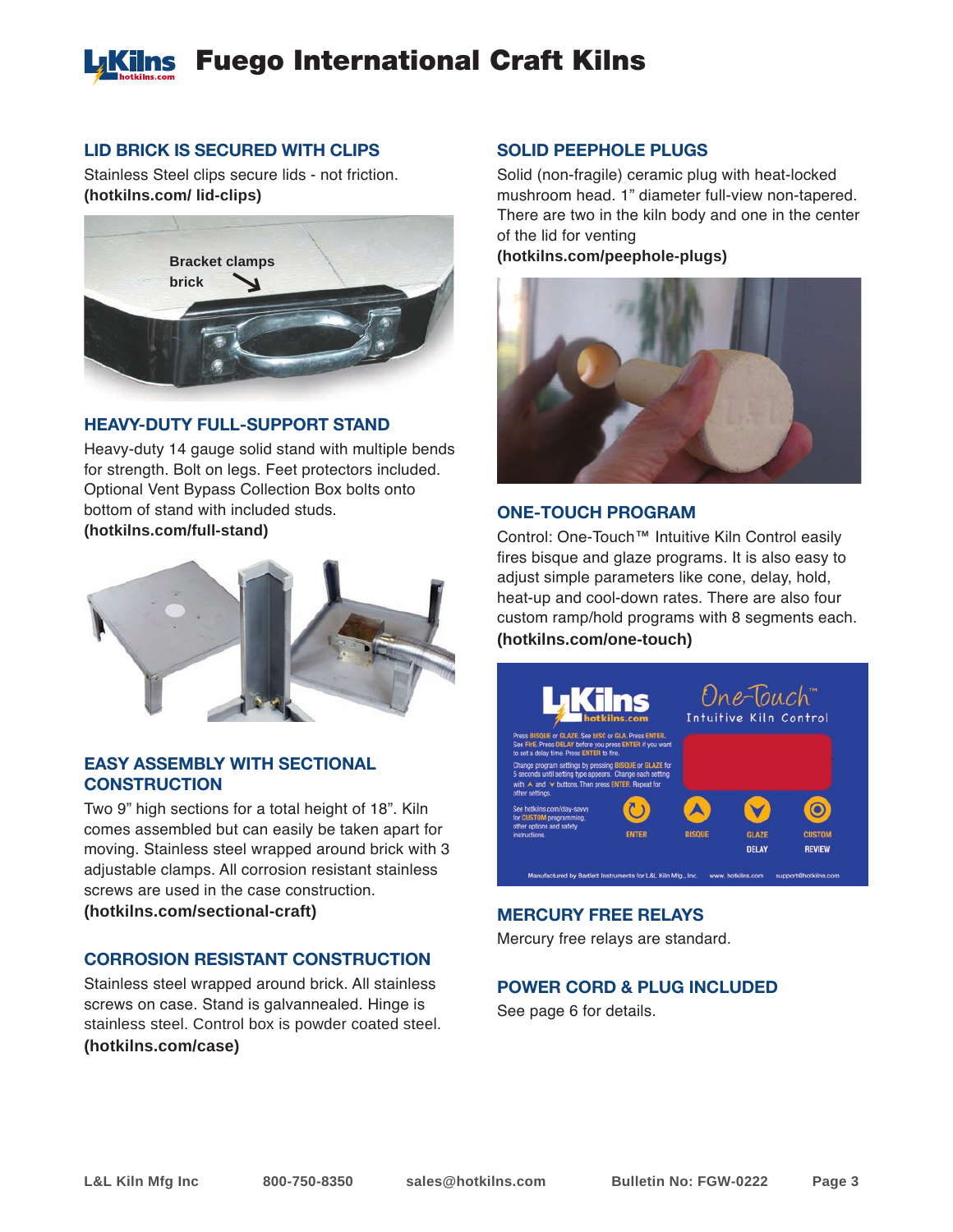# **L**Kilns Fuego International Craft Kilns

#### **CERAMIC ELEMENT CONNECTIONS**

Proprietary all-ceramic element connection block makes changing elements easy. **(hotkilns.com/ceramic-terminal)**



#### **HEAVY-GAUGE TYPE K THERMOCOUPLES**

Type K 8 gauge thermocouple is protected by a

open ceramic protection tube. This allows the thermocouple to accurately read the kiln temperature but protects the delicate tip of the thermocouple from damage while loading. Also any metallic flakes



from the thermocouple will tend to drop inside the tube where they can be vacuumed out during normal maintenance. **(hotkilns.com/protectedthermocouples)**

#### **COMPLETE VISUAL INSTRUCTIONS**

No one has a better or more complete instruction manual. Our visual instructions address the needs of the artist, the installer, and the repair person. You get a fully illustrated operation and service

manual. Many instructional videos are available. **(hotkilns.com/videos)**

#### **L&L KILNS ARE EASY TO TROUBLESHOOT**

Open up any L&L kiln control panel and see how easy it is to check amps, element resistance, and voltage. No other kiln can be serviced as quickly, easily, or inexpensively as an L&L kiln.

#### **THREE-YEAR LIMITED WARRANTY**

See **hotkilns.com/warranty.** Email, web and phone support.

#### **IN-DEPTH SUPPORT**

One customer said: "I am truly impressed with your website, it is more than informative and your products are well designed. The fact that all the information, including repair manuals, are listed, speaks well of your dedication to customer service." Our website has thousands of pages of technical help - all easily searchable - plus we provide expert support with phone and email.

#### **SUSTAINABLE MANUFACTURING**

We use solar energy as our primary energy source.

#### **SUPERIOR PACKAGING**

Kilns are securely packed with tubes of foam molded to the kiln. Kilns are shipped in skidded cartons.

#### **MET UL499 LISTING**



c-MET-us listed to USA UL499 standards assures highest safety standards.

**(hotkilns.com/met)**

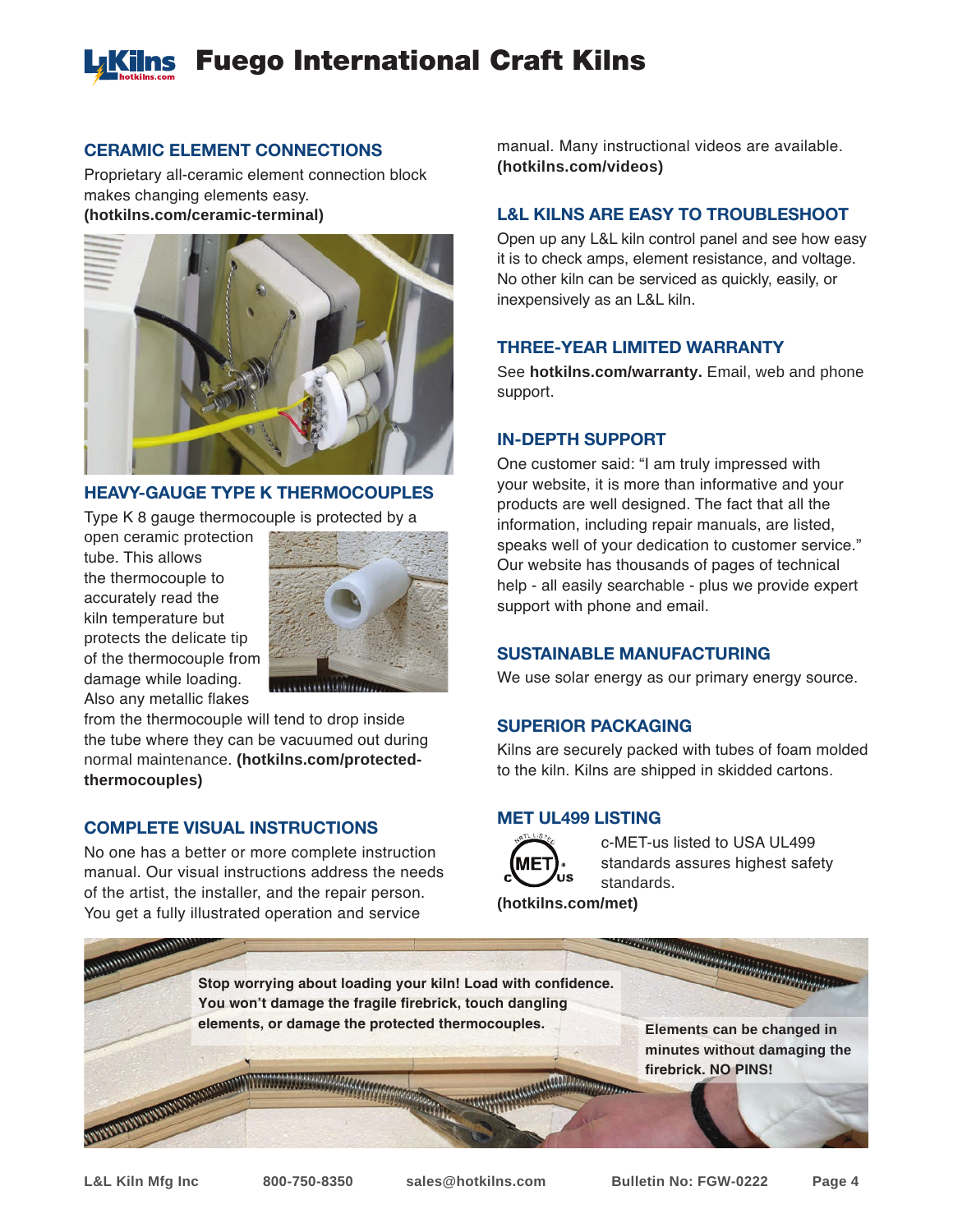# Fuego International Craft Kilns

# Accessories

#### **CONE 11 FURNITURE KIT**

Three 30.5 cm (12") full round shelves, Small Triangular Ceramic Posts (2.5 cm / 1" on each side): plus Small Triangular Ceramic Post Kit (1" on each side): Four each of 1-1/2", 3" and 4", Eight 1-1/2" high and 1/2" high. **(hotkilns.com/kiln-furniture)**



#### **DOWNDRAFT VENT SYSTEM**

Vent-Sure downdraft vent vents fumes from kiln out of room and away from kiln. **(hotkilns.com/vent)**



## Dimension & Weight Specifications

**Inside Dimensions:** 34.3 cm (13.5") diameter by 45.7 cm (18") high, 7 sides

**Outside Dimensions:** 23" (58 cm) Wide by 27" (69 cm) Deep by 51" (130 cm) High

**Volumn:** 43 Liters **(**1.5 cubic feet)

**Shipping Dimensions:** 92 cm **(**36") Wide by 92 cm (36") Deep by 130 cm (51") High (with or without Furniture Kit)

**Shipping Weight:** 91 Kg **(**200 lbs) for kiln. 107 Kg (235 lbs) for kiln with furniture kit.

**Moving and installation:** This kiln comes assembled but can be quickly disassembled and reassembled to move through any door or up stairs. It comes packed in a skidded carton with secure foam-in-place packaging.

**MORE:** See each model page on *hotkilns.com* to download PDF General Dimension Drawings for more outside and inside dimensions, minimum space requirements, BTU ventilation requirements, and kiln weight. See the Shipping Tab on the model page for complete shipping dimension and shipping weight information.

**Moving and installation:** The kiln comes assembled but can be quickly disassembled and reassembled to move through any door or up stairs. It comes packed in a skidded carton with secure foam-in-place packaging.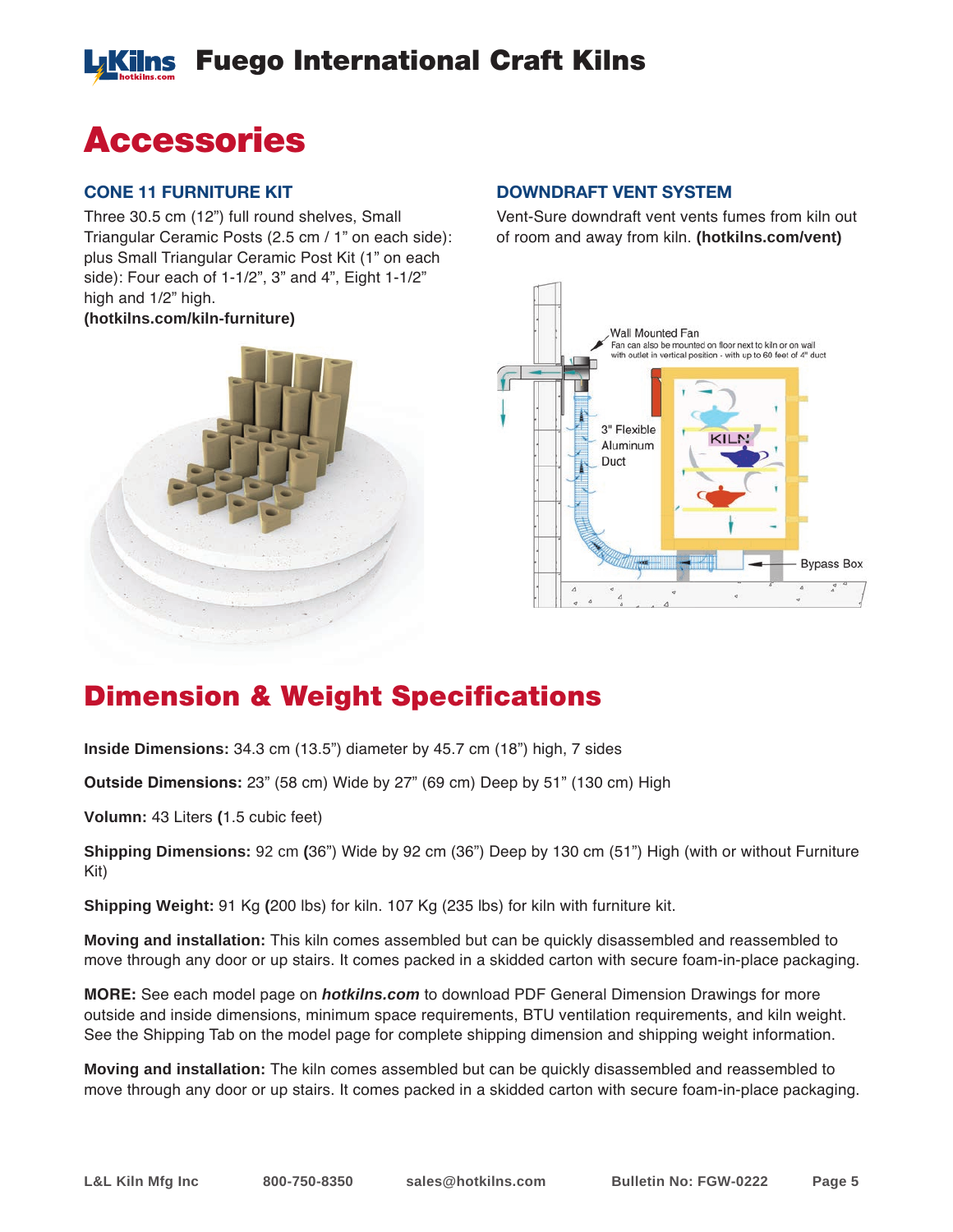# **Likilns** Fuego International Craft Kilns

## Electrical Specifications

| <b>Model Numbers</b> | Part Number | Volt/        | <b>Watts</b> | Amps | <b>Wire</b> | Fuse        | Power          |
|----------------------|-------------|--------------|--------------|------|-------------|-------------|----------------|
|                      |             | <b>Phase</b> |              |      | <b>Size</b> | <b>Size</b> | Connection     |
| F1418-3-230-UK       | K-F-1418/4K | 230/1P       | 3,000        | 14.0 | 14 ga       | 15 Amp      | <b>UK Cord</b> |
| F1418-3-220          | K-E-148B/4E | 220/1P       | 3,300        | 15.0 | 14 ga       | 15 Amp      | EU Cord        |
| F1418-3-240-AU       | K-E-1488/4A | 240/1P       | 3,600        | 15.0 | 14 ga       | 15 Amp      | AU Cord        |

**CE:** These kilns are CE certified for use in Europe and the UK if bought through a UK or European distributor.

**Volts, Watts and Amps:** Fuego kilns are designed to operate on the voltage and and amperage of typical household current in each country. Because there are so many it is impossible to list all the possibilities.

**Plug:** Kiln plugs into an approriate household circuit.

**Examples:** In the UK, Hong Kong, and Singapore the amperage is limited to 13 amps, voltage is 220-240 and watts is appoximately 3000. In most of Europe amperage is limited to 15 amps, voltage is 220-240 and watts is approximately 3450. In Australia the amperage is limited to 15 amps, the voltage is 240 and the watts are approximately 3600.

**Cone Rating:** All models are rated to Cone 10.

**Wiring Diagrams:** See **the Electrical Tab** at *hotkilns.com/fuego-world* to get the wiring diagram for each voltage.

**Elements:** All elements are of equal resistance value. Quad elements are the same resistance but longer and thicker.